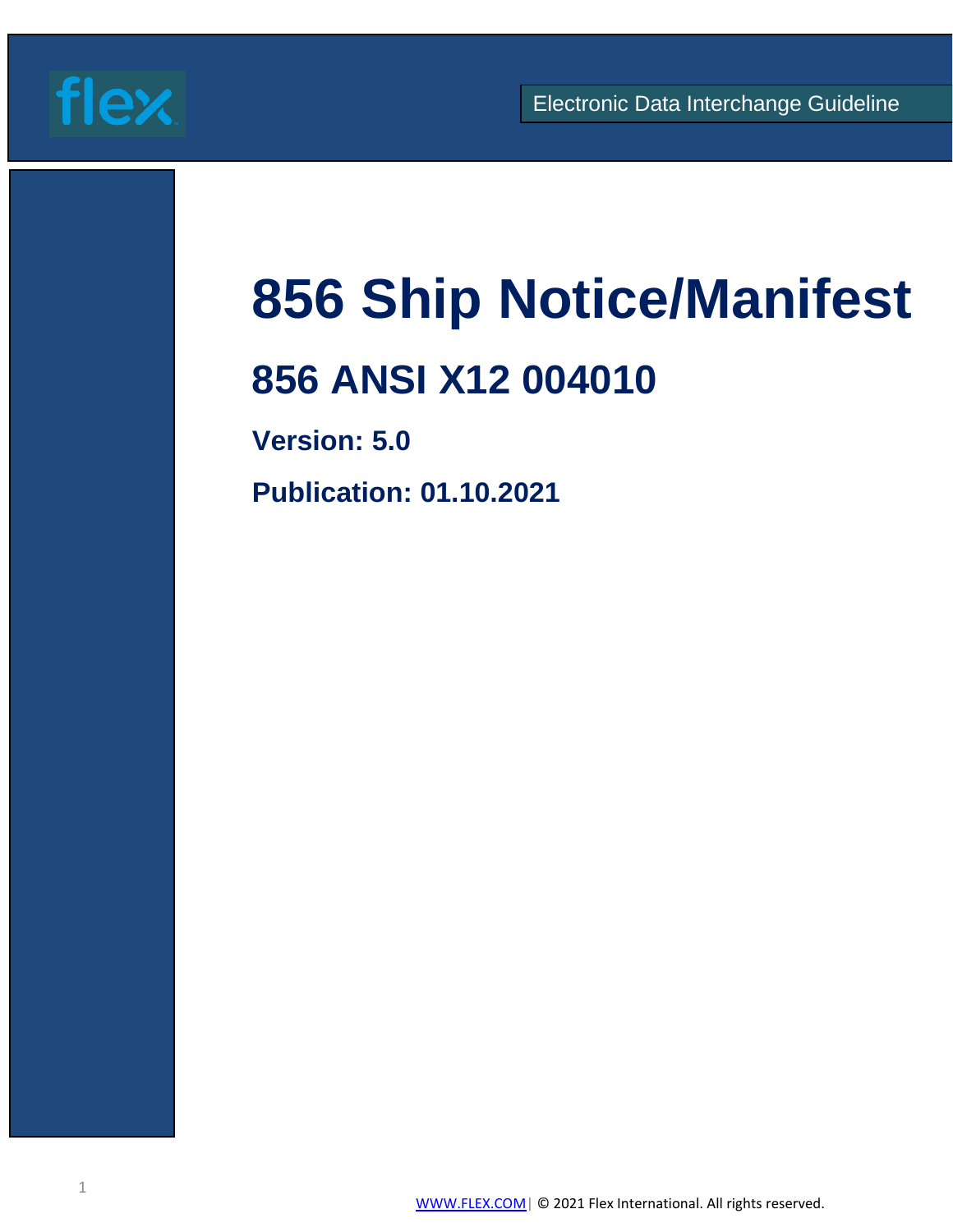| <b>Version</b><br><b>Number</b> | <b>Version</b><br><b>Date</b> | <b>Description of Change</b>                                                   | <b>Reason of Change</b>                           | <b>Author</b>   | <b>Change Reference</b>         |
|---------------------------------|-------------------------------|--------------------------------------------------------------------------------|---------------------------------------------------|-----------------|---------------------------------|
| 1                               | 01.24.2013                    | Initial release                                                                | <b>Original Document</b>                          | Adrian Birau    | All Sections                    |
| 1.1                             | 11.25.2013                    | <b>REF Segment from Optional</b><br>to Mandatory                               | REF segment (Pos 150) it has<br>become mandatory. | Adrian Birau    | $LOOP$ ID $-$ HL REF<br>segment |
| 1.2                             | 02.19.2013                    | REF. Mandatory Note Added                                                      | REF segment (Specific code)                       | Arkadyuti Banik | $LOOP$ ID $-$ HL REF<br>segment |
| 2                               | 01.14.2015                    | DTM Updates at Header and<br>Line                                              | DTM segment (Specific code -<br>017,011)          | Arkadyuti Banik | <b>DTM Segment</b>              |
| 3                               | 02.09.2016                    | MEA Update at Loop HL<br>Item level                                            | <b>MEA Segment</b>                                | Arkadyuti Banik | <b>MEA Segment</b>              |
| 4                               | 30.06.2016                    | TD106 New Qualifier - N<br>REF02 New Qualifier -<br>ZZ (Item Level)<br>N1 Loop | TD1, REF, N1 Loop                                 | Arkadyuti Banik | TD1, REF, N1 Loop               |
| 5                               | 01.10.2021                    | DTM Updates at Header                                                          | DTM segment (Specific code -<br>065)              | Arkadyuti Banik | <b>DTM Segment</b>              |
|                                 |                               |                                                                                |                                                   |                 |                                 |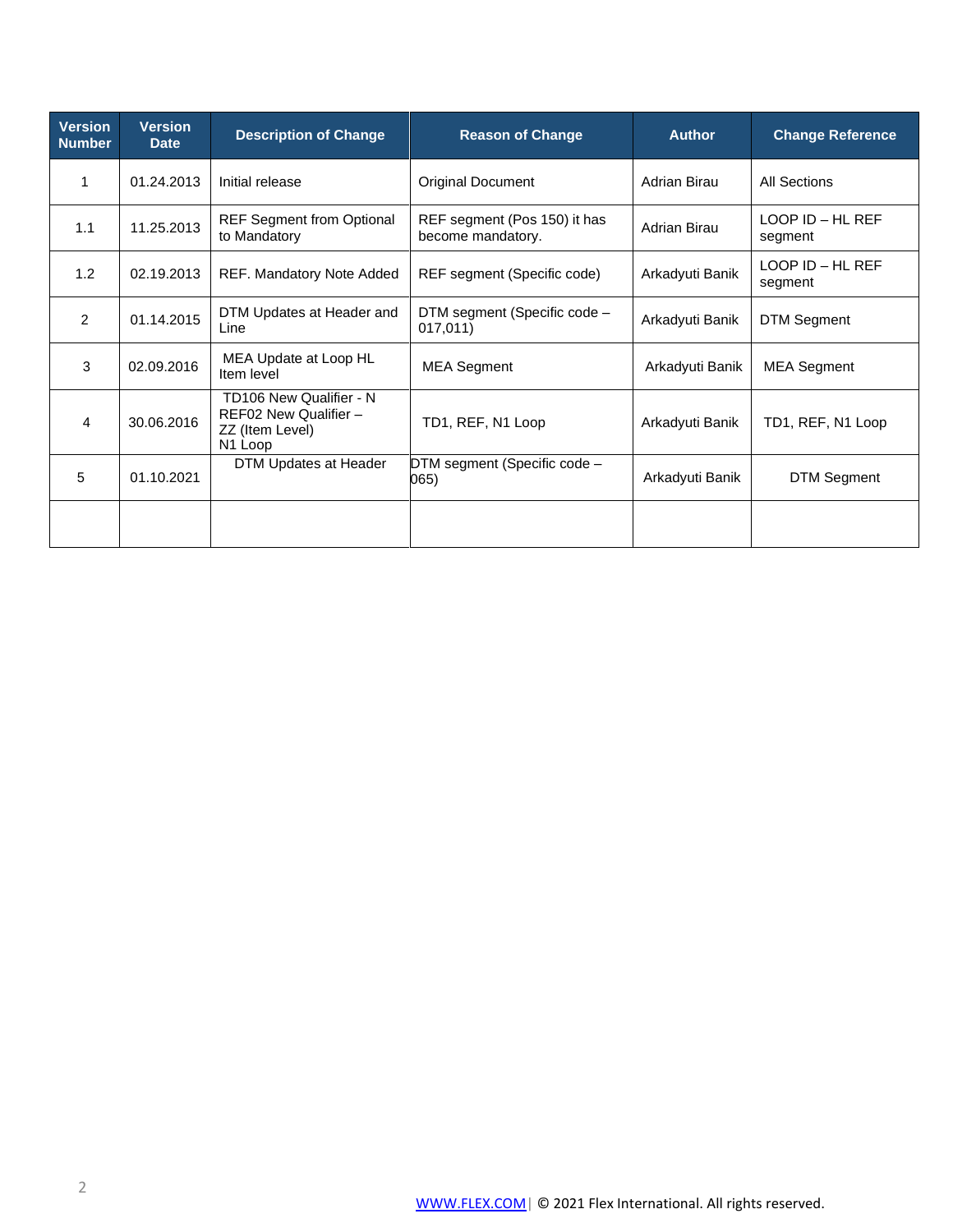# <span id="page-2-0"></span>**Table of Contents**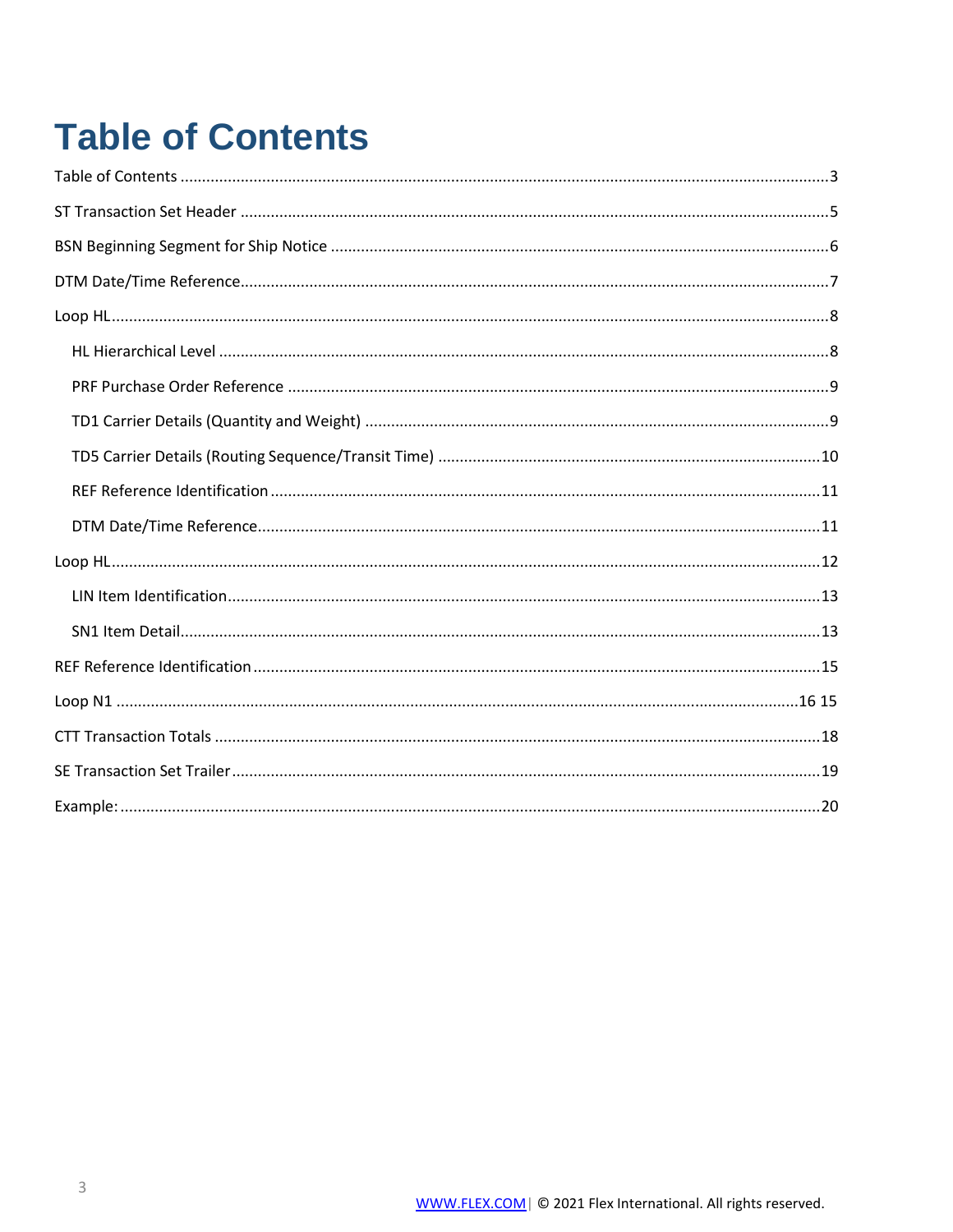# **856 Ship Notice/Manifest**

Functional Group = **SH**

This Draft Standard for Trial Use contains the format and establishes the data contents of the Ship Notice/Manifest Transaction Set (856) for use within the context of an Electronic Data Interchange (EDI) environment. The transaction set can be used to list the contents of a shipment of goods as well as additional information relating to the shipment, such as order information, product description, physical characteristics, type of packaging, marking, carrier information, and configuration of goods within the transportation equipment. The transaction set enables the sender to describe the contents and configuration of a shipment in various levels of detail and provides an ordered flexibility to convey information.The sender of this transaction is the organization responsible for detailing and communicating the contents of a shipment, or shipments, to one or more receivers of the transaction set. The receiver of this transaction set can be any organization having an interest in the contents of a shipment or information about the contents of a shipment.

### **Heading:**

| <u>Pos</u> | <u>ld</u>  | <b>Segment Name</b>               | Req | Max Use | Repeat | <b>Notes</b> | Usage    |
|------------|------------|-----------------------------------|-----|---------|--------|--------------|----------|
| 010        | ST         | Transaction Set Header            |     |         |        |              | Must use |
| 020        | <b>BSN</b> | Beginning Segment for Ship Notice |     |         |        |              | Must use |
| 040        | DTM        | Date/Time Reference               |     | 10      |        |              | Used     |

### **Detail:**

| <u>Pos</u>          | $\underline{\mathsf{Id}}$ | <b>Segment Name</b>                   | Req | <b>Max Use</b> | Repeat | <b>Notes</b>        | <b>Usage</b> |
|---------------------|---------------------------|---------------------------------------|-----|----------------|--------|---------------------|--------------|
| <b>LOOP ID - HL</b> |                           |                                       |     |                | 200000 | C2/010L             |              |
| 010                 | HL                        | Hierarchical Level(Shipment)          | M   |                |        | C <sub>2</sub> /010 | Must use     |
| 050                 | <b>PRF</b>                | Purchase Order Reference              |     |                |        |                     | Used         |
| 110                 | TD <sub>1</sub>           | Carrier Details (Quantity and Weight) | Ω   | 20             |        |                     | Used         |
| 120                 | TD <sub>5</sub>           | <b>Carrier Details (Routing</b>       |     | 12             |        |                     | Used         |
|                     |                           | Sequence/Transit Time)                |     |                |        |                     |              |
| 150                 | <b>REF</b>                | Reference Identification              | M   | >1             |        |                     | Must use     |
| 200                 | <b>DTM</b>                | Date/Time Reference                   | M   | 10             |        |                     | Used         |
| <b>LOOP ID - HL</b> |                           |                                       |     |                | 200000 | C2/010L             |              |
| 010                 | HL                        | Hierarchical Level(Item)              | M   |                |        | CN2/010             | Must use     |
| 020                 | LIN                       | Item Identification                   |     |                |        |                     | Used         |
| 030                 | SN <sub>1</sub>           | Item Detail                           |     |                |        |                     | Used         |
| 150                 | <b>REF</b>                | Reference                             | 〔〕  | >1             |        |                     | Used         |

| <b>LOOP ID-N1</b> |                |                             |  | 200 |      |
|-------------------|----------------|-----------------------------|--|-----|------|
| 220               | N1             | Name                        |  |     | Used |
| 230               | N2             | Additional Name Information |  |     | Used |
| 240               | N <sub>3</sub> | Address Information         |  |     | Used |
| 250               | N4             | Geographic Location         |  |     | Used |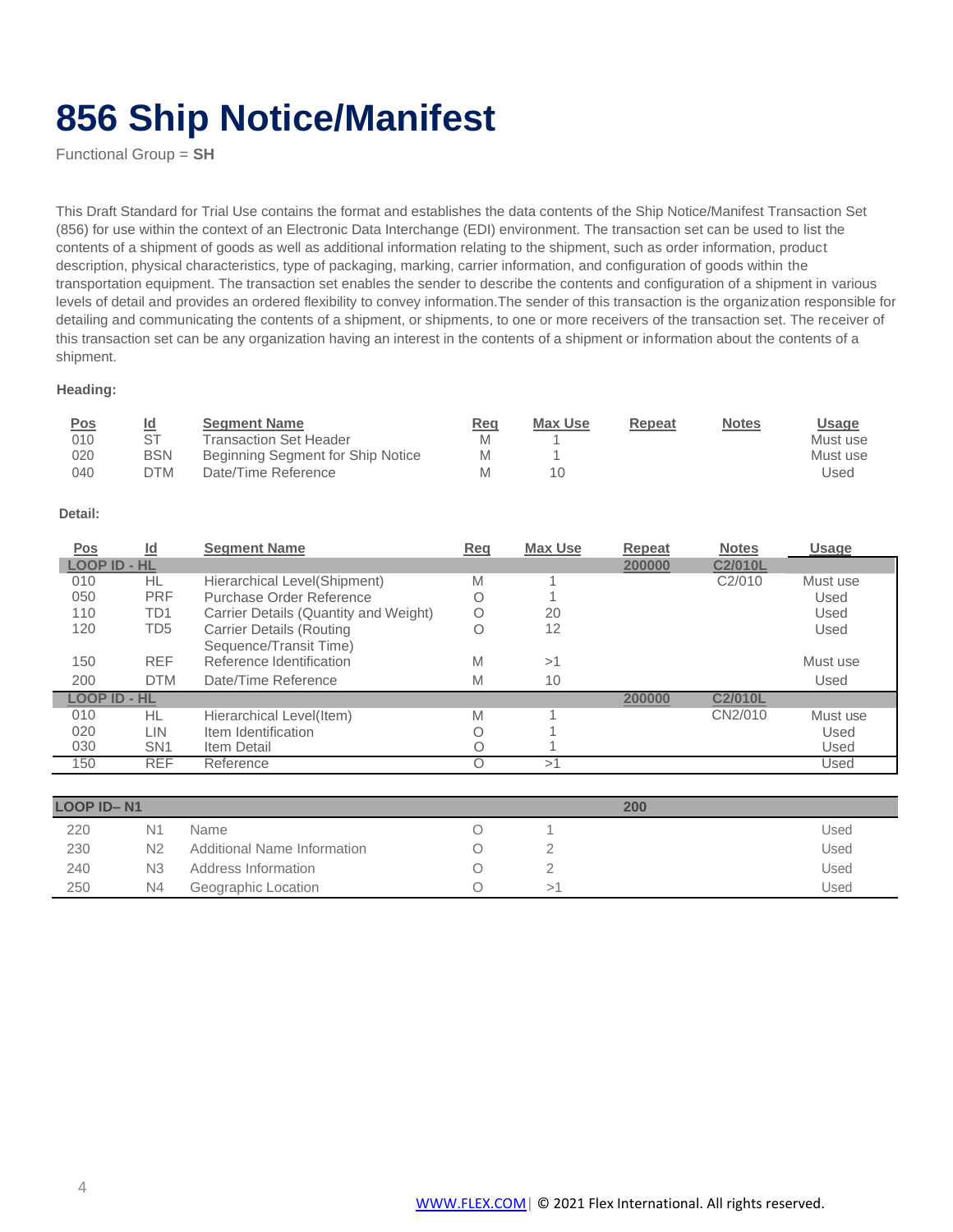### <span id="page-4-0"></span>**Summary:**

| <b>Pos</b> | <u>ld</u> | <b>Segment Name</b>       | Req | <b>Max Use</b> | Repeat | <b>Notes</b> | <u>Usage</u> |
|------------|-----------|---------------------------|-----|----------------|--------|--------------|--------------|
| 010        | CTT       | <b>Transaction Totals</b> |     |                |        | N3/010       | Used         |
| 020        | SE        | Transaction Set Trailer   |     |                |        |              | Must use     |

### **Notes:**

3/010 Number of line items (CTT01) is the accumulation of the number of HL segments. If used, hash total (CTT02) is the sum of the value of units shipped (SN102) for each SN1 segment.

# **ST Transaction Set Header**

#### **User Option (Usage):**

Must use

To indicate the start of a transaction set and to assign a controlnumber

#### **Element Summary:**

| <b>Ref</b>       | <u>ld</u> | <b>Element Name</b>                                                                                    | <b>Req</b> | <b>Type</b> | Min/Max | <b>Usage</b> |
|------------------|-----------|--------------------------------------------------------------------------------------------------------|------------|-------------|---------|--------------|
| ST <sub>01</sub> | 143       | <b>Transaction Set Identifier Code</b>                                                                 | M          | ID          | 3/3     | Must use     |
|                  |           | <b>Description:</b> Code uniquely identifying a Transaction Set                                        |            |             |         |              |
|                  |           | All valid standard codes are used.                                                                     |            |             |         |              |
| ST <sub>02</sub> | 329       | <b>Transaction Set Control Number</b>                                                                  | M          | ΑN          | 4/9     | Must use     |
|                  |           | <b>Description:</b> Identifying control number that must be                                            |            |             |         |              |
|                  |           | unique within the transaction set functional group<br>assigned by the originator for a transaction set |            |             |         |              |

#### **Semantics:**

1. The transaction set identifier (ST01) used by the translation routines of the interchange partners to select the appropriate transaction set definition (e.g., 810 selects the Invoice Transaction Set).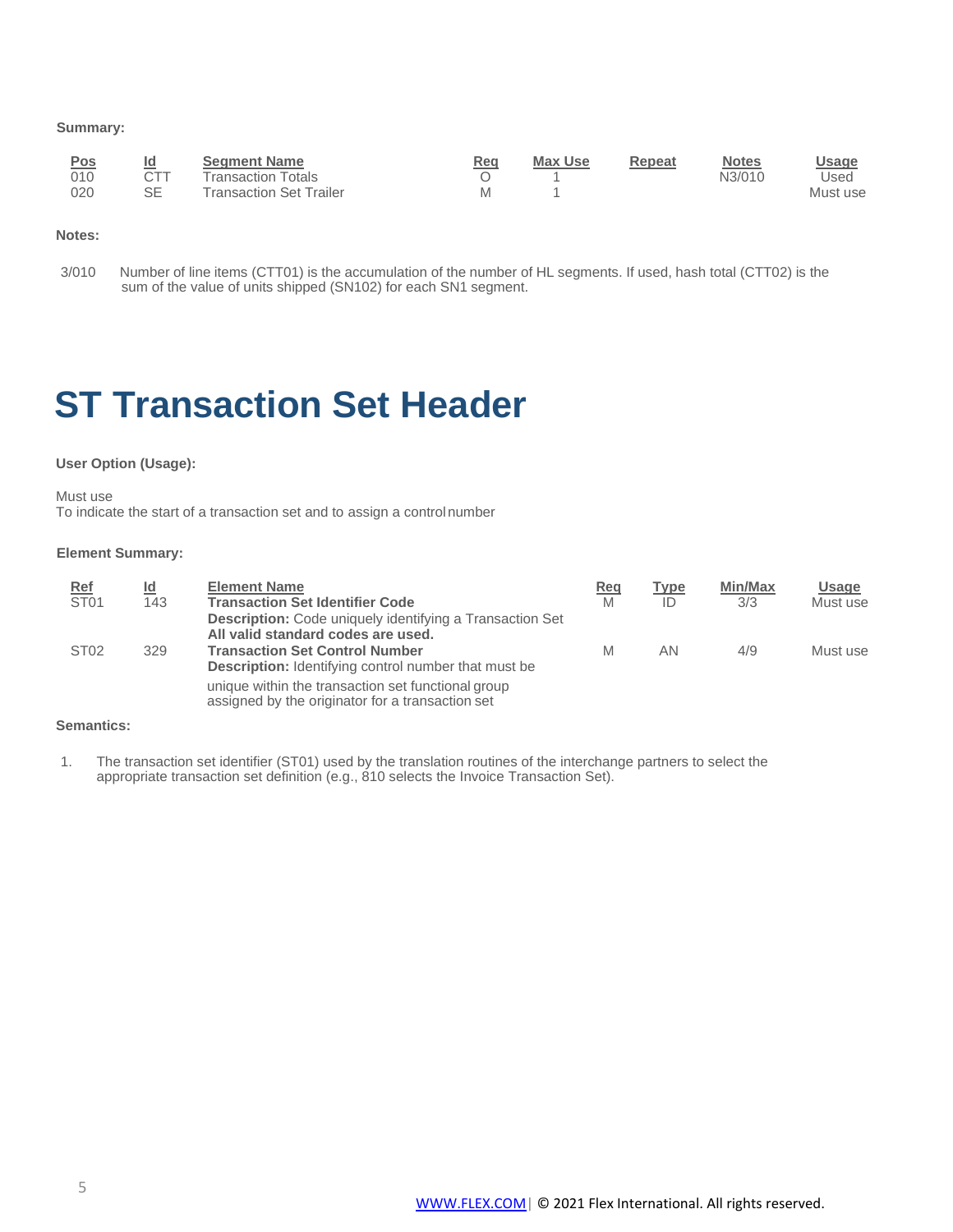# <span id="page-5-0"></span>**BSN Beginning Segment for Ship Notice**

### **User Option (Usage):**

Must use

To transmit identifying numbers, dates, and other basic data relating to the transaction set

### **Element Summary:**

| $Ref$<br><b>BSN01</b> | $\underline{\mathsf{Id}}$<br>353 | <b>Element Name</b><br><b>Transaction Set Purpose Code</b><br><b>Description:</b> Code identifying purpose of transaction set<br>"00" - Original                                                                                                                         | <u>Req</u><br>M | <b>Type</b><br>ID | Min/Max<br>2/2 | <b>Usage</b><br>Must use |
|-----------------------|----------------------------------|--------------------------------------------------------------------------------------------------------------------------------------------------------------------------------------------------------------------------------------------------------------------------|-----------------|-------------------|----------------|--------------------------|
| BSN <sub>02</sub>     | 396                              | "01" - Cancellation.<br><b>Shipment Identification</b><br><b>Description:</b> Packing slip number (***for SMI program,<br>Replenishment number from originated EDI 862 message)                                                                                          | M               | AN                | 2/30           | Must use                 |
| BSN <sub>03</sub>     | 373                              | Date<br><b>Description:</b> Date expressed as CCYYMMDD                                                                                                                                                                                                                   | M               | DT                | 8/8            | Must use                 |
| BSN04                 | 337                              | <b>Time</b><br><b>Description:</b> Time expressed in 24-hour clock time as                                                                                                                                                                                               | M               | ТM                | 4/8            | Must use                 |
|                       |                                  | follows: HHMM, or HHMMSS, or HHMMSSD, or<br>HHMMSSDD, where $H =$ hours (00-23), $M =$ minutes (00-<br>59), $S =$ integer seconds (00-59) and $DD =$ decimal<br>seconds; decimal seconds are expressed as follows: D =<br>tenths $(0-9)$ and $DD =$ hundredths $(00-99)$ |                 |                   |                |                          |

# **Semantics:**

- 1. BSN03 is the date the shipment transaction set is created.
- 2. BSN04 is the time the shipment transaction set is created.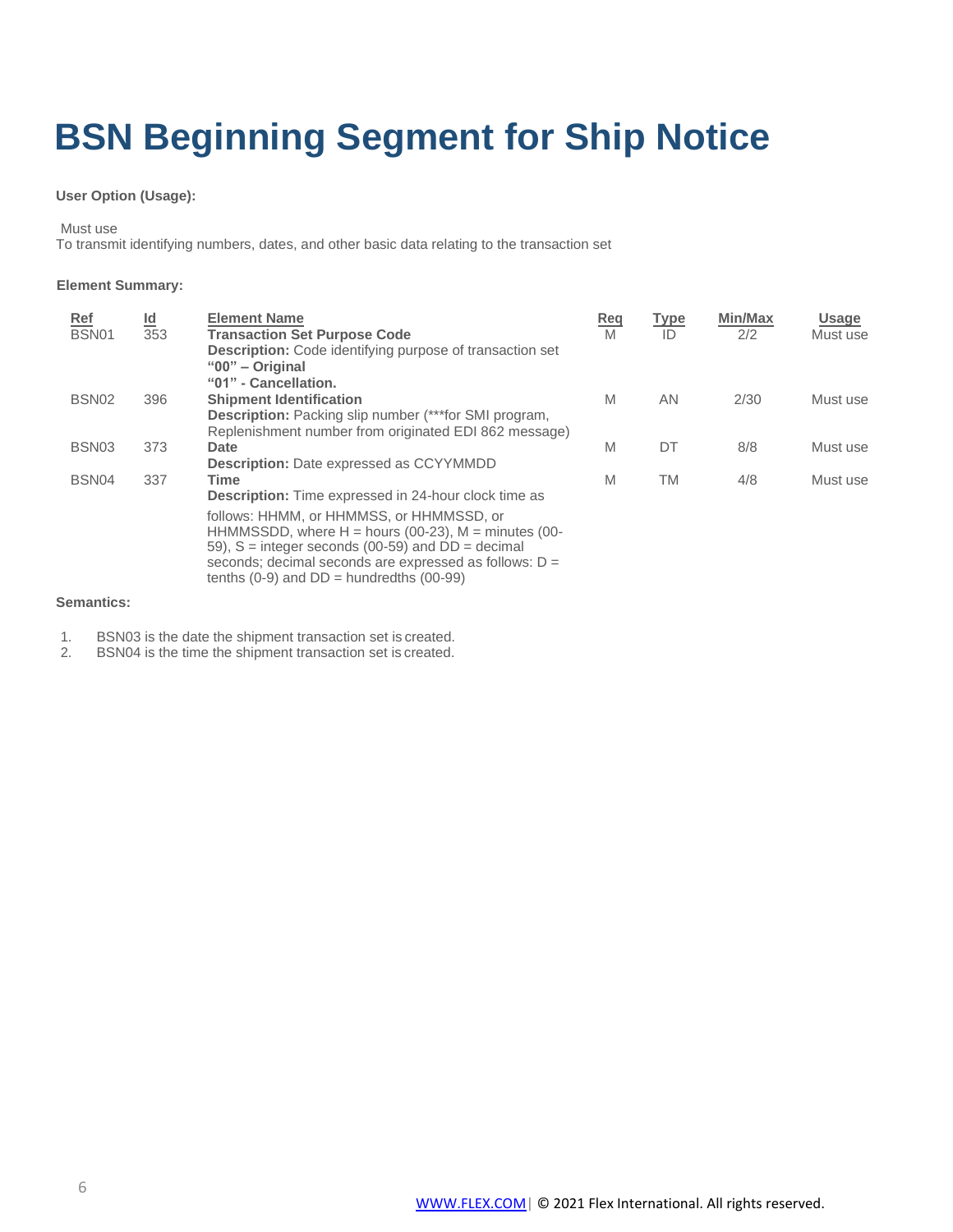# <span id="page-6-0"></span>**DTM Date/Time Reference**

**User Option (Usage):**

Used To specify pertinent dates and times

# **Element Summary:**

| <u>Ref</u><br>DTM01 | <u>ld</u><br>374 | <b>Element Name</b><br><b>Date/Time Qualifier</b><br><b>Description:</b> Code specifying type of date or time, or both<br>date and time                         | Req<br>M | Type<br>ID | <b>Min/Max</b><br>3/3 | Usage<br>Must use |
|---------------------|------------------|-----------------------------------------------------------------------------------------------------------------------------------------------------------------|----------|------------|-----------------------|-------------------|
| DTM <sub>02</sub>   | 373              | "017" – Delivery Date and or Time, Estimated (ETA)<br>"065" - Forwarder Schedule Delivery Date (FETA)<br>Date<br><b>Description:</b> Date expressed as CCYYMMDD |          | DΤ         | 8/8                   | Used              |

Note: 017 Qualifier is not mandatory for ETD enabled supplier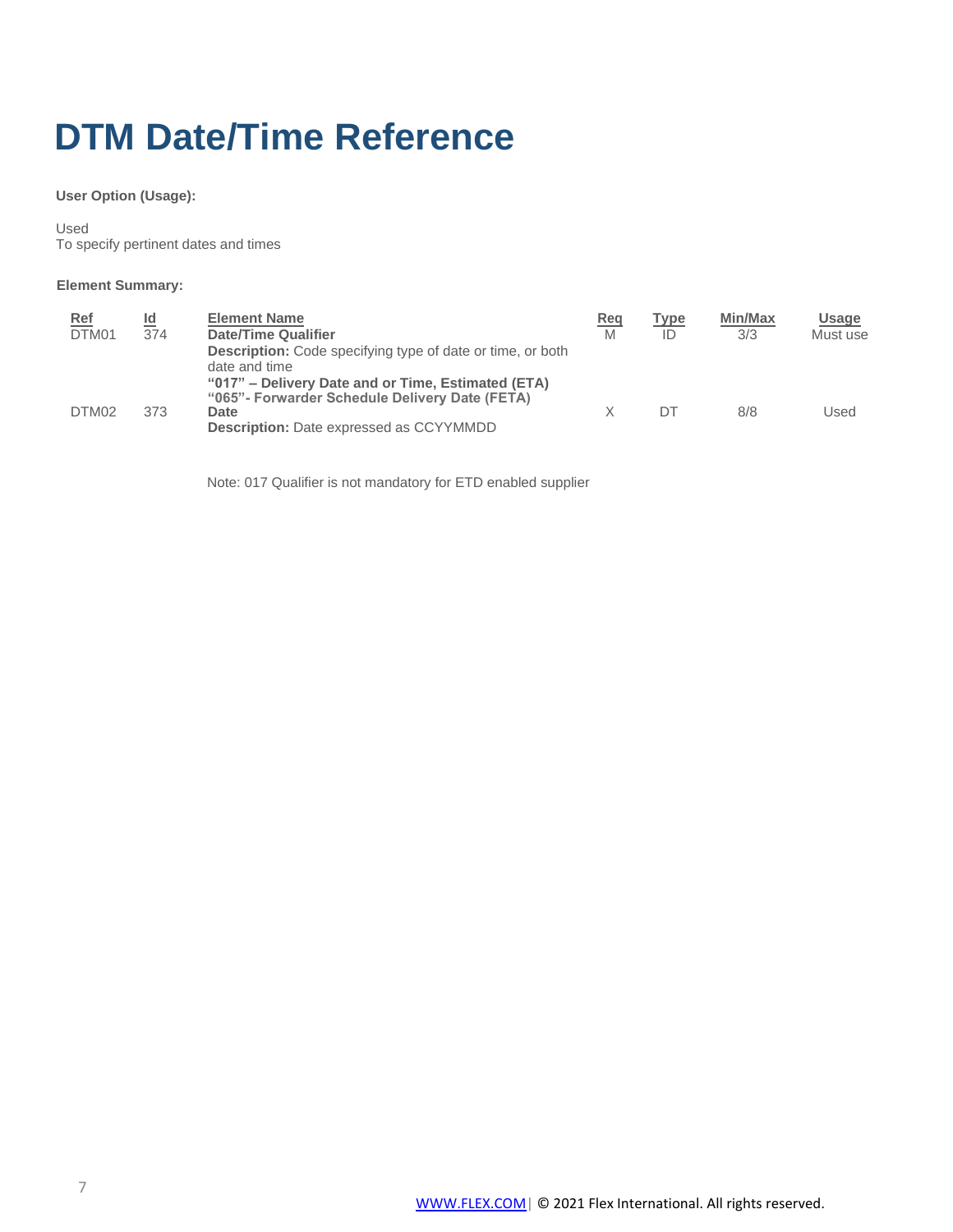# <span id="page-7-0"></span>**Loop HL**

To identify dependencies among and the content of hierarchically related groups of data segments

#### **Loop Summary:**

| <b>Pos</b> | <u>ld</u>  | <b>Segment Name</b>                             | Req | <b>Max Use</b> | Repeat | Usage    |
|------------|------------|-------------------------------------------------|-----|----------------|--------|----------|
| 010        | НL         | Hierarchical Level (Shipment)                   | M   |                |        | Must use |
| 050        | <b>PRF</b> | Purchase Order Reference                        |     |                |        | Used     |
| 110        | TD1        | Carrier Details (Quantity and Weight)           |     | 20             |        | Used     |
| 120        | TD5        | Carrier Details (Routing Sequence/Transit Time) |     | 12             |        | Used     |
| 150        | <b>REF</b> | Reference Identification                        |     | >1             |        | Used     |
| 200        | <b>DTM</b> | Date/Time Reference                             |     | 10             |        | Used     |
| 010        |            | Loop HL                                         |     |                | 200000 | Must use |

# <span id="page-7-1"></span>**HL Hierarchical Level**

#### **User Option (Usage):**

#### Must use

To identify dependencies among and the content of hierarchically related groups of data segments

#### Element Summary:

| <b>Ref</b><br>HL <sub>01</sub> | $\underline{\mathsf{Id}}$<br>628 | <b>Element Name</b><br><b>Hierarchical ID Number</b><br><b>Description:</b> A unique number assigned by the sender to                                                                                                           | <b>Req</b><br>M | <b>Type</b><br>ΑN | <b>Min/Max</b><br>1/12 | <b>Usage</b><br>Must use |
|--------------------------------|----------------------------------|---------------------------------------------------------------------------------------------------------------------------------------------------------------------------------------------------------------------------------|-----------------|-------------------|------------------------|--------------------------|
| HL02                           | 734                              | identify a particular data segment in a hierarchical structure<br><b>Hierarchical Parent ID Number</b><br><b>Description:</b> Identification number of the next higher<br>hierarchical data segment that the data segment being | O               | ΑN                | 1/12                   | Used                     |
| HL <sub>03</sub>               | 735                              | described is subordinate to<br><b>Hierarchical Level Code</b><br><b>Description:</b> Code defining the characteristic of a level in a<br>hierarchical structure<br>"S" – Shipment                                               | M               | ID                | 1/2                    | Must use                 |

#### **Comments:**

- 1. The HL segment is used to identify levels of detail information using a hierarchical structure, such as relating line-item data to shipment data, and packaging data to line-item data.
- 2. The HL segment defines a top-down/left-right ordered structure.
- 3. HL01 shall contain a unique alphanumeric number for each occurrence of the HL segment in the transaction set. For example, HL01 could be used to indicate the number of occurrences of the HL segment, in which case the value of HL01 would be "1" for the initial HL segment and would be incremented by one in each subsequent HL segment within the transaction.
- 4. HL02 identifies the hierarchical ID number of the HL segment to which the current HL segment is subordinate.
- 5. HL03 indicates the context of the series of segments following the current HL segment up to the next occurrence of an HL segment in the transaction. For example, HL03 is used to indicate that subsequent segments in the HL loop form a logical grouping of data referring to shipment, order, or item-level information.
- 6. HL04 indicates whether or not there are subordinate (or child) HL segments related to the current HL segment.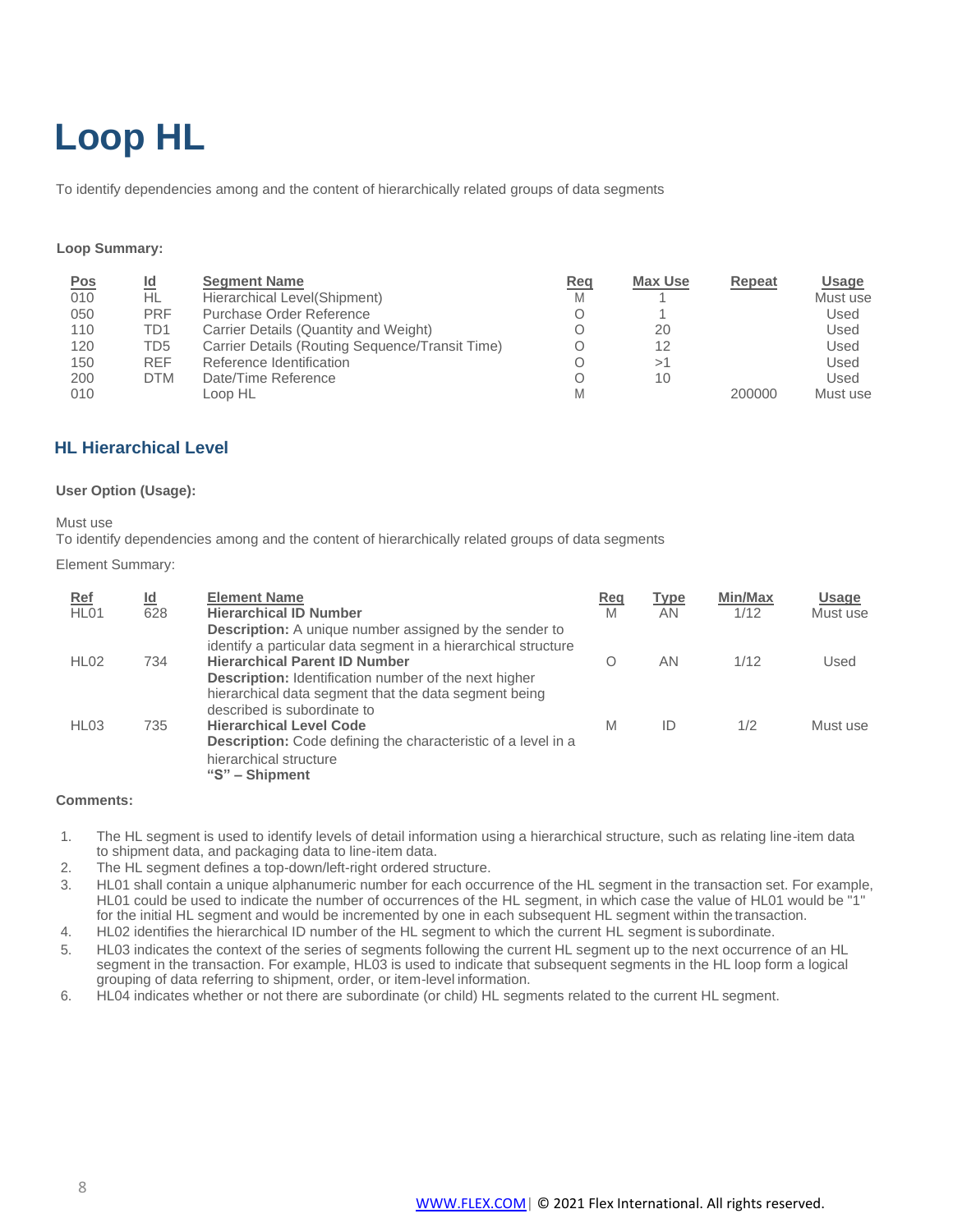# <span id="page-8-0"></span>**PRF Purchase Order Reference**

### **User Option (Usage):**

#### Used

To provide reference to a specific purchase order

#### **Element Summary:**

| <b>Ref</b>        | <u>ld</u> | <b>Element Name</b>                                                                            | Req | <b>Type</b> | Min/Max | <b>Usage</b> |
|-------------------|-----------|------------------------------------------------------------------------------------------------|-----|-------------|---------|--------------|
| PRF01             | 324       | <b>Purchase Order Number</b>                                                                   | M   | ΑN          | 1/22    | Must use     |
|                   |           | <b>Description:</b> Identifying number for Purchase Order<br>assigned by the orderer/purchaser |     |             |         |              |
| PRF <sub>02</sub> | 328       | <b>Release Number</b>                                                                          | Ο   | AN          | 1/30    | Used         |
|                   |           | <b>Description:</b> Number identifying a release against a                                     |     |             |         |              |
|                   |           | Purchase Order previously placed by the parties involved<br>in the transaction                 |     |             |         |              |
|                   |           | Release No.(From 862)<br>If MRP item $\equiv$ PO#                                              |     |             |         |              |

# <span id="page-8-1"></span>**TD1 Carrier Details (Quantity and Weight)**

# **User Option (Usage):**

Used

To specify the transportation details relative to commodity, weight, and quantity

#### **Element Summary:**

| Ref<br><b>TD101</b> | <u>ld</u><br>103 | <b>Element Name</b><br><b>Packaging Code</b><br><b>Description:</b> Code identifying the type of packaging; Part<br>1: Packaging Form, Part 2: Packaging Material; if the Data<br>Element is used, then Part 1 is always required<br>"Box". | Req<br>$\circ$ | <b>Type</b><br><b>AN</b> | <b>Min/Max</b><br>3/5 | Usage<br>Used |
|---------------------|------------------|---------------------------------------------------------------------------------------------------------------------------------------------------------------------------------------------------------------------------------------------|----------------|--------------------------|-----------------------|---------------|
| <b>TD102</b>        | 80               | <b>Lading Quantity</b><br><b>Description:</b> Number of units (pieces) of the lading<br>commodity                                                                                                                                           | X              | N <sub>0</sub>           | 1/7                   | Used          |
| TD106               | 187              | <b>Weight Qualifier</b><br><b>Description:</b> Code defining the type of weight<br>"G" - Gross Weight.<br>"N" – Net Weight.                                                                                                                 | Ο              | ID                       | 1/2                   | Used          |
| <b>TD107</b>        | 81               | Weight<br><b>Description:</b> Numeric value of weight                                                                                                                                                                                       | X              | R                        | 1/10                  | Used          |
| <b>TD108</b>        | 355              | Unit or Basis for Measurement Code<br><b>Description:</b> Code specifying the units in which a value is                                                                                                                                     | X              | ID                       | 2/2                   | Used          |
|                     |                  | being expressed, or manner in which a measurement<br>has been taken<br>"LB" – Pounds<br>"KG" - Kilogram                                                                                                                                     |                |                          |                       |               |

### **Syntax:**

1. C0102 - If TD101 is present, then all of TD102 are required<br>2. C0607 - If TD106 is present, then all of TD107 are required

2. C0607 - If TD106 is present, then all of TD107 are required<br>3. P0708 - If either TD107, TD108 is present, then all are required

P0708 - If either TD107,TD108 is present, then all are required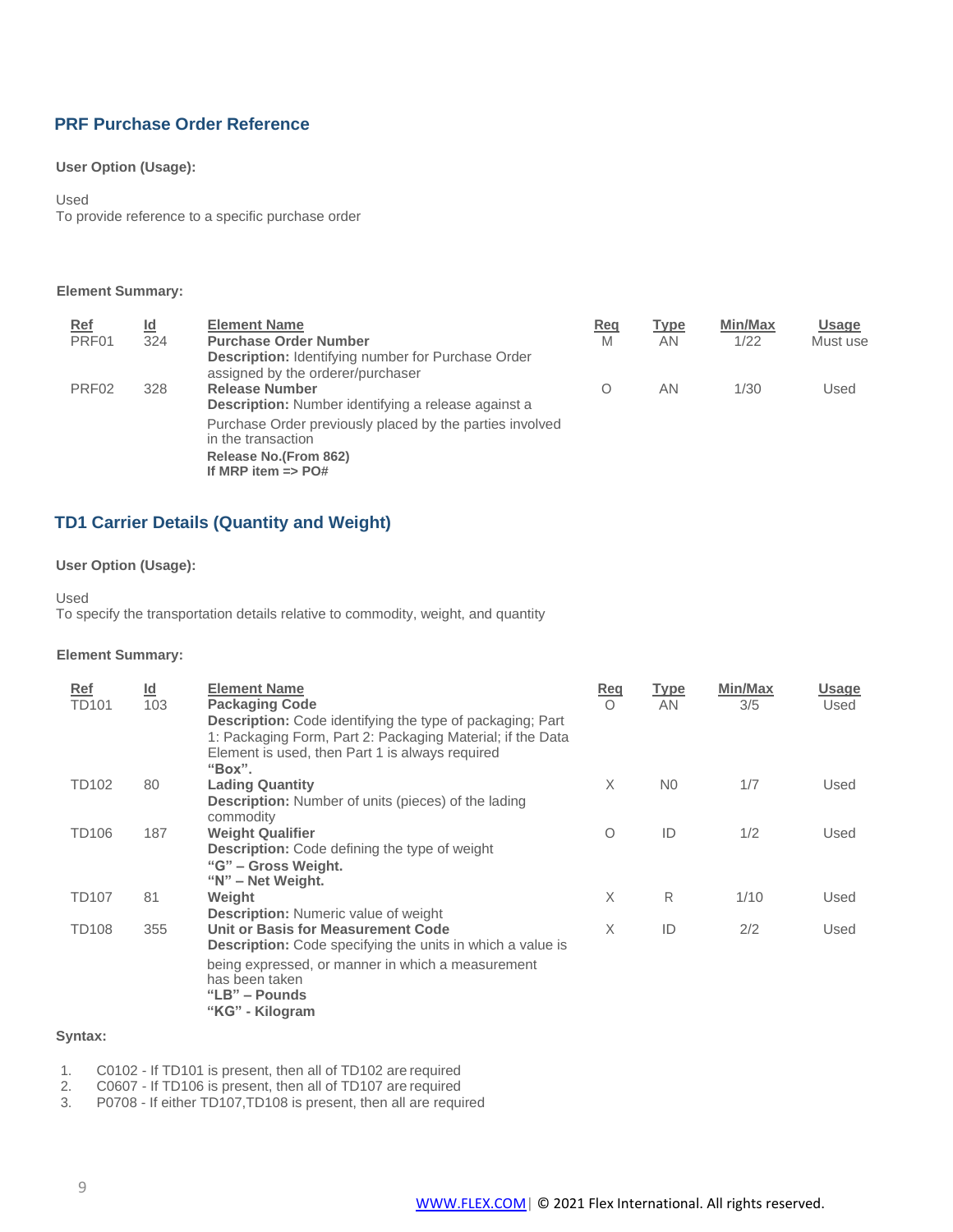# <span id="page-9-0"></span>**TD5 Carrier Details (Routing Sequence/Transit Time)**

### **User Option (Usage):**

#### Used

To specify the carrier and sequence of routing and provide transit time information

#### **Element Summary:**

| Ref<br><b>TD501</b> | $\underline{\mathsf{Id}}$<br>133 | <b>Element Name</b><br><b>Routing Sequence Code</b><br><b>Description:</b> Code describing the relationship of a carrier<br>to a specific shipment movement<br>"B" - Origin/Del. Carrier.                                                                                                                                           | <b>Req</b><br>$\Omega$ | <b>Type</b><br>ID | <b>Min/Max</b><br>1/2 | <b>Usage</b><br>Used |
|---------------------|----------------------------------|-------------------------------------------------------------------------------------------------------------------------------------------------------------------------------------------------------------------------------------------------------------------------------------------------------------------------------------|------------------------|-------------------|-----------------------|----------------------|
| <b>TD503</b>        | 67                               | <b>Identification code</b><br>Description: Code identifying a party or other code                                                                                                                                                                                                                                                   | X                      | AN                | 2/80                  | Used                 |
| <b>TD504</b>        | 91                               | <b>Transportation Method/ Type Code</b><br>Description: Code specifying the method or type of<br>transportation for the shipment<br>Note *All codes are allowed                                                                                                                                                                     | X                      | ID                | 1/2                   | Used                 |
| <b>TD505</b>        | 387                              | <b>Routing</b><br><b>Description:</b> the originating carrier's identity                                                                                                                                                                                                                                                            | $\times$               | AN                | 1/35                  | Used                 |
| <b>TD510</b>        | 732                              | <b>Transit Time Direction Qualifier</b><br>Description: Code specifying the value of time used to<br>measure the transit time<br>"CD" - Calendar Days (Includes Weekends).                                                                                                                                                          | $\circ$                | ID                | 2/2                   | Used                 |
| <b>TD511</b>        | 733                              | <b>Transit Time</b><br><b>Description:</b> The numeric amount of transit time in Days                                                                                                                                                                                                                                               | X                      | R                 | 1/4                   | Used                 |
| <b>TD512</b>        | 284                              | <b>Service Level Code</b><br><b>Description:</b> Code indicating the level of transportation<br>service or the billing service offered by the<br>transportation carrier<br>"AE" - Air Economy<br>"ND" – Next day Air "SC"<br>- Second day Air "SD" -<br>Saturday del "ST" - Std.<br>Class Ground "DF" -<br><b>Deferred Service.</b> | X                      | ID                | 2/2                   | Used                 |

### **Syntax:**

1. R0204050612 - At least one of TD502, TD504, TD505, TD506, TD512 is required<br>2. C1011 - If TD510 is present, then TD511 is required

2. C1011 - If TD510 is present, then TD511 is required

# **Semantics:**

1. TD515 is the country where the service is to be performed.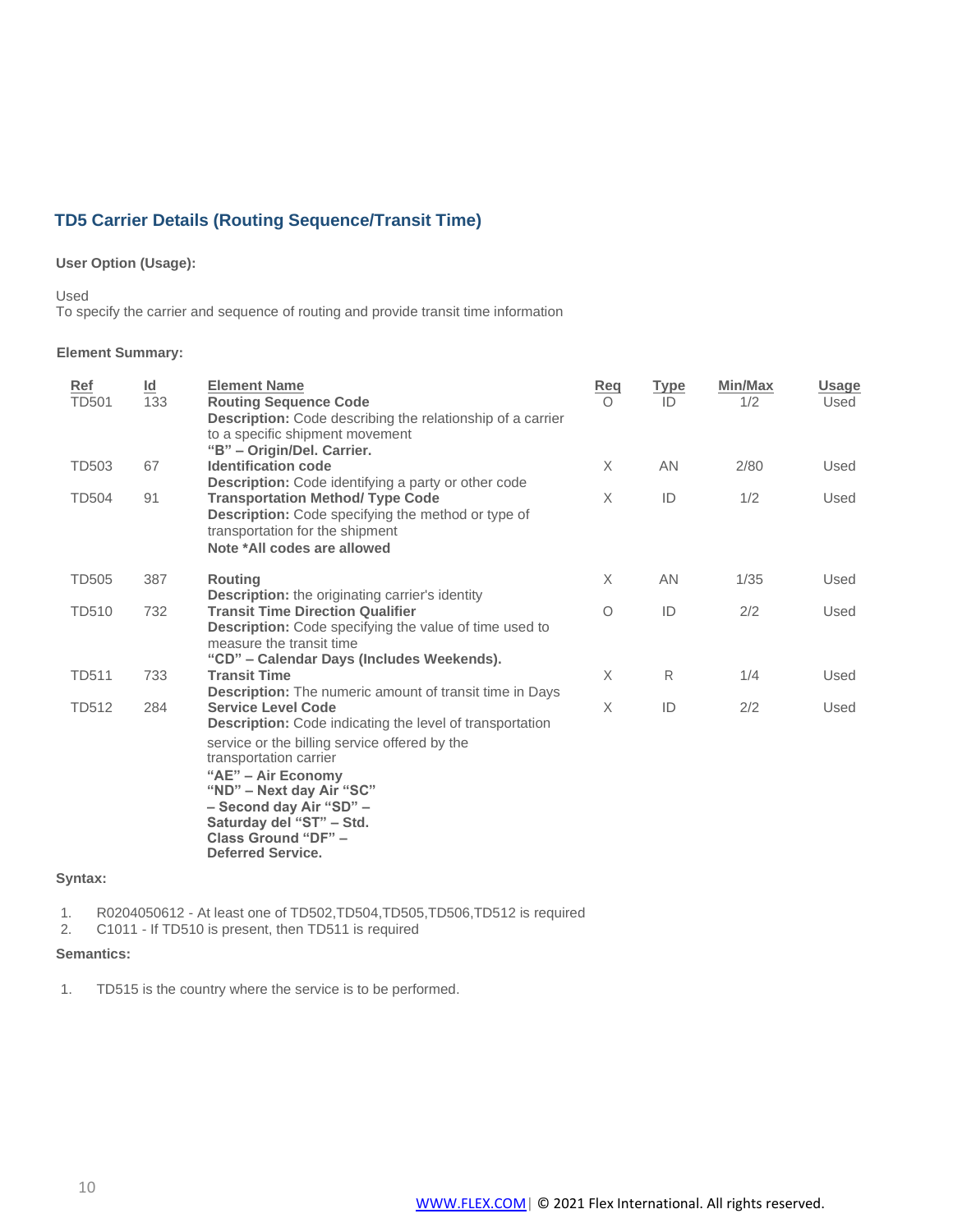# <span id="page-10-0"></span>**REF Reference Identification**

#### **User Option (Usage):** Used To specify identifying information

#### **Element Summary:**

| <b>Ref</b><br>REF01 | $\underline{\mathsf{Id}}$<br>128 | <b>Element Name</b><br><b>Reference Identification Qualifier</b><br><b>Description:</b> Code qualifying the Reference Identification<br>"FR" – Freight Bill Number<br>"BM" – Bill of Lading No.<br>"AW" - Airway Bill.<br>"VR" – Supplier code | <u>Req</u><br>M | <u>Type</u><br>ID | <b>Min/Max</b><br>2/3 | Usage<br>Must use |
|---------------------|----------------------------------|------------------------------------------------------------------------------------------------------------------------------------------------------------------------------------------------------------------------------------------------|-----------------|-------------------|-----------------------|-------------------|
| REF02               | 127                              | <b>Reference Identification</b><br><b>Description: Waybill Number</b>                                                                                                                                                                          |                 | ΑN                | 1/30                  | Used              |

# **Syntax:**

1. R0203 - At least one of REF02,REF03 is required

# **Comments:**

1. REF01 – At least one of the code listed(FR , BM, AW) is mandatory

# <span id="page-10-1"></span>**DTM Date/Time Reference**

# **User Option (Usage):**

### Used

To specify pertinent dates and times

| <u>Ref</u> | Id  | <b>Element Name</b>                                               | Req | Type | <b>Min/Max</b> | Usage    |
|------------|-----|-------------------------------------------------------------------|-----|------|----------------|----------|
| DTM01      | 374 | <b>Date/Time Qualifier</b>                                        | M   | ID   | 3/3            | Must use |
|            |     | <b>Description:</b> Code specifying type of date or time, or both |     |      |                |          |
|            |     | date and time                                                     |     |      |                |          |
|            |     | "011" - Shipped Date and or Time                                  |     |      |                |          |
|            |     | (ETD)                                                             |     |      |                |          |
| DTM02      | 373 | Date                                                              |     | DТ   | 8/8            | Used     |
|            |     | <b>Description:</b> Date expressed as CCYYMMDD                    |     |      |                |          |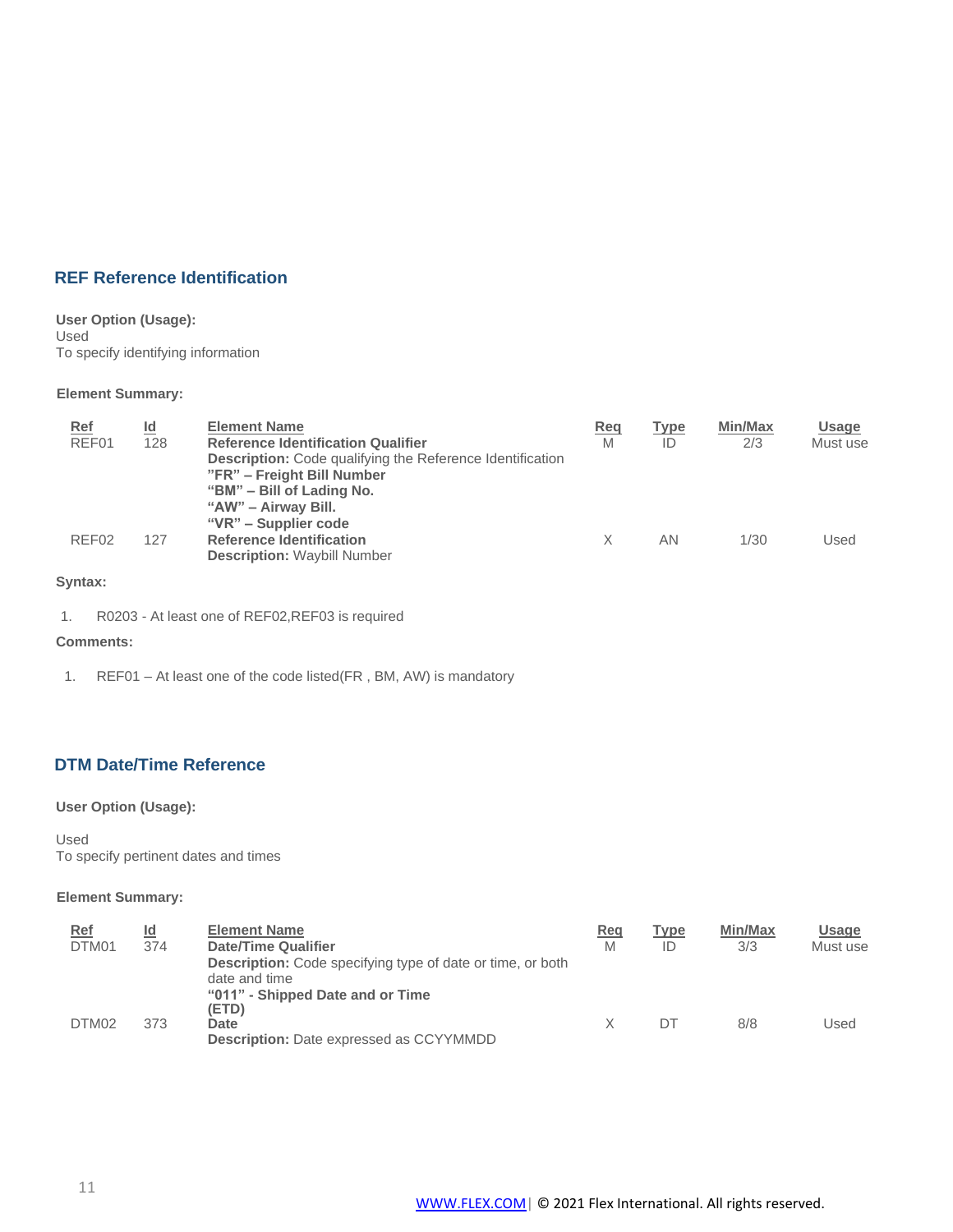# <span id="page-11-0"></span>**Loop HL**

To identify dependencies among and the content of hierarchically related groups of data segments

#### **Loop Summary:**

| <u>Pos</u> | Id  | <b>Segment Name</b>      | Rea | <b>Max Use</b> | Repeat | Usage    |
|------------|-----|--------------------------|-----|----------------|--------|----------|
| 010        | HL  | Hierarchical Level(Item) |     |                |        | Must use |
| 020        | _IN | Item Identification      |     |                |        | Used     |
| 030        | SN1 | Item Detail              |     |                |        | Used     |

# **HL Hierarchical Level**

#### **User Option (Usage):**

Must use

To identify dependencies among and the content of hierarchically related groups of data segments

#### **Element Summary:**

| <u>Ref</u><br>HL <sub>01</sub> | <u>ld</u><br>628 | <b>Element Name</b><br><b>Hierarchical ID Number</b>                                                                                                                                                                                    | <b>Req</b><br>M | <u>Type</u><br>AN | Min/Max<br>1/12 | <b>Usage</b><br>Must use |
|--------------------------------|------------------|-----------------------------------------------------------------------------------------------------------------------------------------------------------------------------------------------------------------------------------------|-----------------|-------------------|-----------------|--------------------------|
| HL <sub>02</sub>               | 734              | <b>Description:</b> A unique number assigned by the sender to<br>identify a particular data segment in a hierarchical structure<br><b>Hierarchical Parent ID Number</b><br><b>Description:</b> Identification number of the next higher | $\Omega$        | AN                | 1/12            | Used                     |
| HL <sub>03</sub>               | 735              | hierarchical data segment that the data segment being<br>described is subordinate to<br><b>Hierarchical Level Code</b><br>Description: Code defining the characteristic of a level in a<br>hierarchical structure<br>" $"$ - Item       | M               | ID                | 1/2             | Must use                 |

### **Comments:**

- 1. The HL segment is used to identify levels of detail information using a hierarchical structure, such as relating line-item data to shipment data, and packaging data to line-item data.
- 2. The HL segment defines a top-down/left-right ordered structure.
- 3. HL01 shall contain a unique alphanumeric number for each occurrence of the HL segment in the transaction set. For example, HL01 could be used to indicate the number of occurrences of the HL segment, in which case the value of HL01 would be "1" for the initial HL segment and would be incremented by one in each subsequent HL segment within the transaction.
- 4. HL02 identifies the hierarchical ID number of the HL segment to which the current HL segment is subordinate.
- 5. HL03 indicates the context of the series of segments following the current HL segment up to the next occurrence of an HL segment in the transaction. For example, HL03 is used to indicate that subsequent segments in the HL loop form a logical grouping of data referring to shipment, order, or item-level information.
- 6. HL04 indicates whether or not there are subordinate (or child) HL segments related to the current HL segment.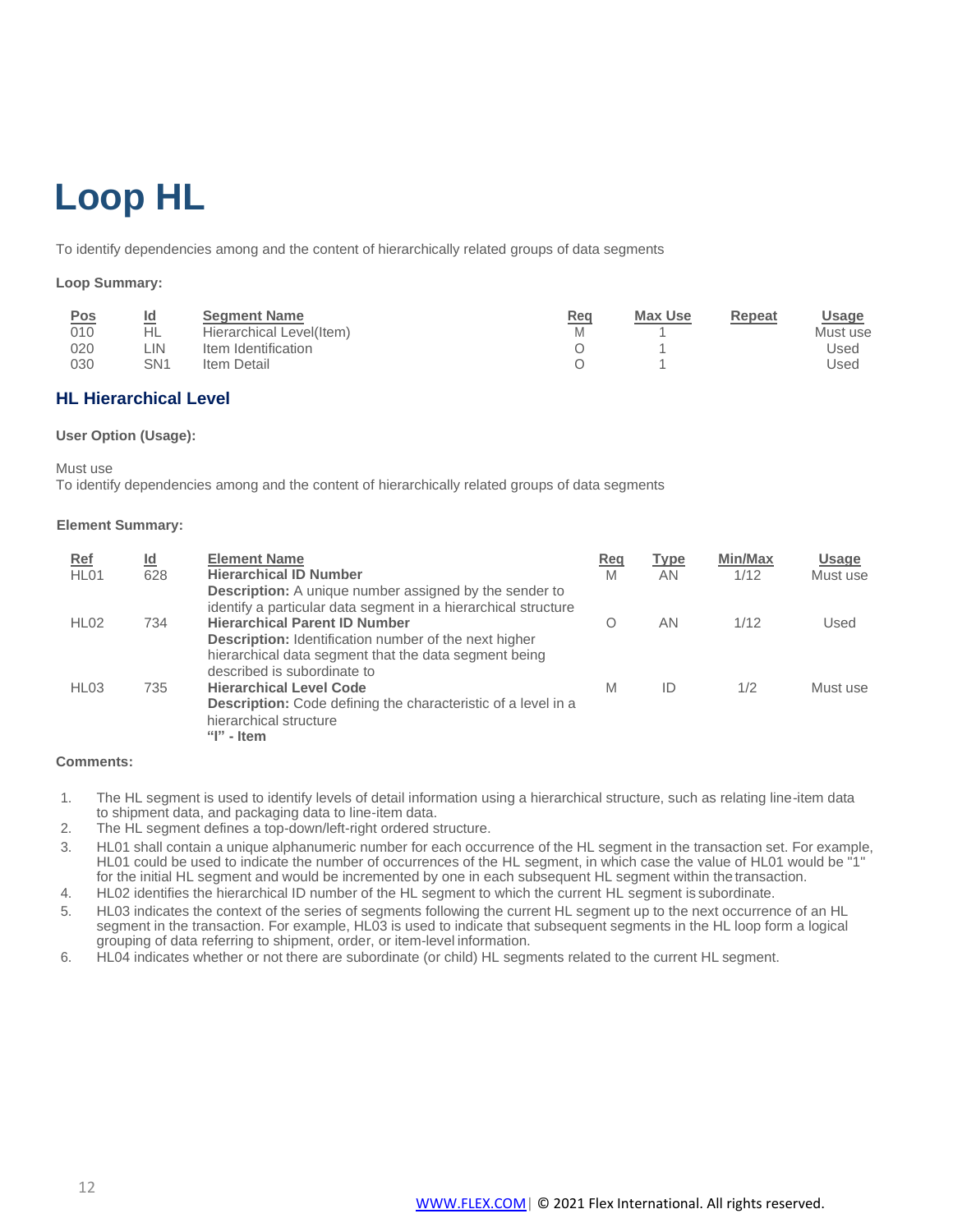# <span id="page-12-0"></span>**LIN Item Identification**

# **User Option (Usage):**

Used

To specify basic item identification data

### **Element Summary:**

| Ref               | $\underline{\mathsf{Id}}$ | <b>Element Name</b>                                                                                                   | Req      | <b>Type</b> | Min/Max | <b>Usage</b> |
|-------------------|---------------------------|-----------------------------------------------------------------------------------------------------------------------|----------|-------------|---------|--------------|
| LIN <sub>01</sub> | 350                       | <b>Assigned Identification</b><br><b>Description:</b> Flextronics delivery Line Item No.                              | M        | <b>AN</b>   | 1/20    | Used         |
| LIN <sub>02</sub> | 235                       | <b>Product/Service ID Qualifier</b>                                                                                   | M        | ID          | 2/2     | Must use     |
|                   |                           | <b>Description:</b> Code identifying the type/source of the                                                           |          |             |         |              |
|                   |                           | descriptive number used in Product/Service ID (234)<br>"BP" – Buyer Part Number                                       |          |             |         |              |
| LIN <sub>03</sub> | 234                       | <b>Product/Service ID</b>                                                                                             | M        | AN          | 1/48    | Must use     |
|                   |                           | <b>Description:</b> Identifying number for a product or service                                                       |          |             |         |              |
| LIN <sub>04</sub> | 235                       | <b>Product/Service ID Qualifier</b>                                                                                   | $\times$ | ID          | 2/2     | Used         |
|                   |                           | Description: Code identifying the type/source of the<br>descriptive number used in Product/Service ID (234)           |          |             |         |              |
|                   |                           | "VP" – Supplier Part Number                                                                                           |          |             |         |              |
|                   |                           | "MG" - Manufacturer Part Number                                                                                       |          |             |         |              |
| LIN <sub>05</sub> | 234                       | <b>Product/Service ID</b>                                                                                             | X        | AN          | 1/48    | Used         |
|                   |                           | <b>Description:</b> Identifying number for a product or service                                                       |          |             |         |              |
| LIN <sub>06</sub> | 235                       | <b>Product/Service ID qualifier</b>                                                                                   | X        | ID          | 2/2     | Used         |
|                   |                           | <b>Description: Code Identifying the type /source of the</b><br>descriptive number used in product / service ID (234) |          |             |         |              |
|                   |                           | <b>PU - Customer Part Number</b>                                                                                      |          |             |         |              |
| LIN <sub>07</sub> | 234                       | <b>Product/Service ID</b>                                                                                             | X        | AN          | 1/48    | Used         |
|                   |                           | <b>Description:</b> Identifying number for a product or service                                                       |          |             |         |              |
|                   |                           |                                                                                                                       |          |             |         |              |

# <span id="page-12-1"></span>**SN1 Item Detail**

# **User Option (Usage):**

Used

To specify line-item detail relative to shipment

| <b>Ref</b>        | $\underline{\mathsf{Id}}$ | <b>Element Name</b>                                                 | Req     | Type | Min/Max | <b>Usage</b> |
|-------------------|---------------------------|---------------------------------------------------------------------|---------|------|---------|--------------|
| SN <sub>101</sub> | 350                       | <b>Assigned Identification</b>                                      | $\circ$ | ΑN   | 1/20    | Used         |
|                   |                           | <b>Description:</b> Flex Delivery Line Item No.                     |         |      |         |              |
| SN <sub>102</sub> | 382                       | <b>Number of Units Shipped</b>                                      | M       | R    | 1/10    | Must use     |
|                   |                           | <b>Description:</b> Numeric value of units shipped in               |         |      |         |              |
|                   |                           | manufacturer's shipping units for a line item or transaction<br>set |         |      |         |              |
| SN <sub>103</sub> | 355                       | Unit or Basis for Measurement Code                                  | M       | ID   | 2/2     | Must use     |
|                   |                           | <b>Description:</b> Code specifying the units in which a value is   |         |      |         |              |
|                   |                           | being expressed, or manner in which a measurement has               |         |      |         |              |
|                   |                           | been taken                                                          |         |      |         |              |
|                   |                           | "EA".                                                               |         |      |         |              |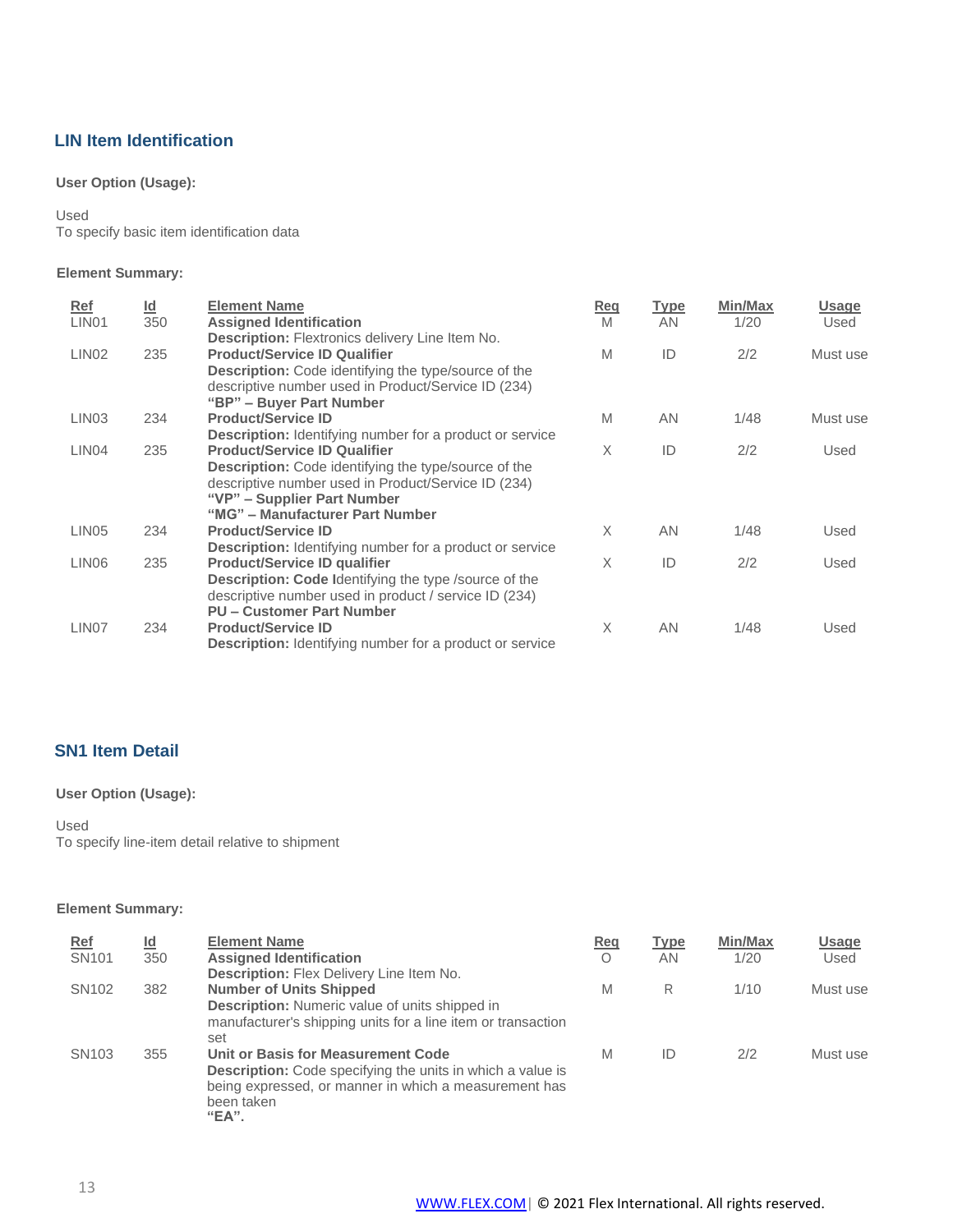#### **Semantics:**

1. SN101 is the ship notice line-item identification.

#### **Comments:**

1. SN103 defines the unit of measurement for both SN102 and SN104.

# **MEA Measurements**

| Pos: 080 | Max: 40           |
|----------|-------------------|
|          | Detail - Optional |
| Loop: HL | Elements: 10      |

**User Option (Usage):** Used

**Purpose:** To specify physical measurements or counts, including dimensions, tolerances, variances, and weights(See Figures Appendix for example of use of C001)

# **Element Summary:**

| Ref<br>MEA01 | Id<br>737        | <b>Element Name</b><br><b>Measurement Reference ID Code</b>                                                                                                                 | Reg<br>O   | <b>Type</b><br>ID | Min/Max<br>2/2 | Usage<br>Used |
|--------------|------------------|-----------------------------------------------------------------------------------------------------------------------------------------------------------------------------|------------|-------------------|----------------|---------------|
|              |                  | <b>Description:</b> Code identifying the broad category to which a measurement applies<br>"TO" - Total Dimensions                                                           |            |                   |                |               |
| MEA02        | 738              | <b>Measurement Qualifier</b>                                                                                                                                                | $\bigcirc$ | ID                | 1/3            | Used          |
|              |                  | <b>Description:</b> Code identifying a specific product or process characteristic to which a<br>measurement applies<br>"HT" $-$ Height<br>"LN" $-$ Length<br>"WD" $-$ Width |            |                   |                |               |
| MEA03        | 739              | <b>Measurement Value</b>                                                                                                                                                    | X          | R                 | 1/20           | Used          |
|              |                  | <b>Description:</b> The value of the measurement                                                                                                                            |            |                   |                |               |
| MEA04        | C <sub>001</sub> | <b>Composite Unit of Measure</b>                                                                                                                                            |            | Comp              |                | Used          |

# **Semantics:**

1. MEA04 defines the unit of measure for MEA03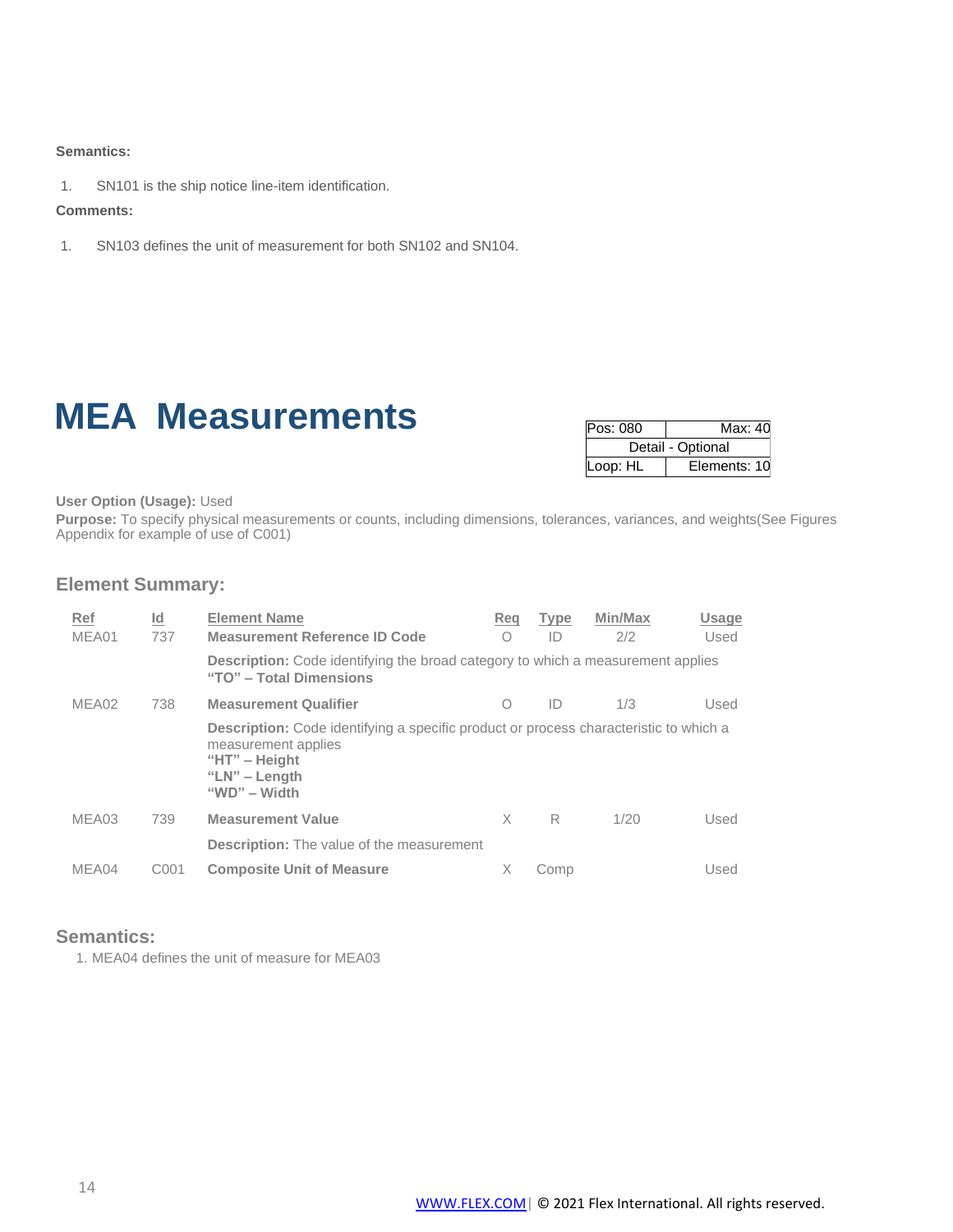# <span id="page-14-0"></span>**REF Reference Identification**

# **User Option (Usage):**

Used To specify identifying information

# **Element Summary:**

| $Ref$<br>REF01    | Id<br>128 | <b>Element Name</b><br><b>Reference Identification Qualifier</b><br>Description: Code qualifying the Reference Identification<br>"MH"- Manufacturer Order Part<br>"ZZ"- Manufacturer Description(Name)<br>"LT"- Lot Number | Reg<br>M | <b>Type</b><br>ID | Min/Max<br>2/3 | <b>Usage</b><br>Must use |
|-------------------|-----------|----------------------------------------------------------------------------------------------------------------------------------------------------------------------------------------------------------------------------|----------|-------------------|----------------|--------------------------|
| REF <sub>02</sub> | 127       | <b>Reference Identification</b><br><b>Description: Manufacturer Order Part</b>                                                                                                                                             | Χ        | ΑN                | 1/30           | Used                     |
|                   |           |                                                                                                                                                                                                                            |          |                   |                |                          |

# **Syntax:**

1. R0203 - At least one of REF02,REF03 is required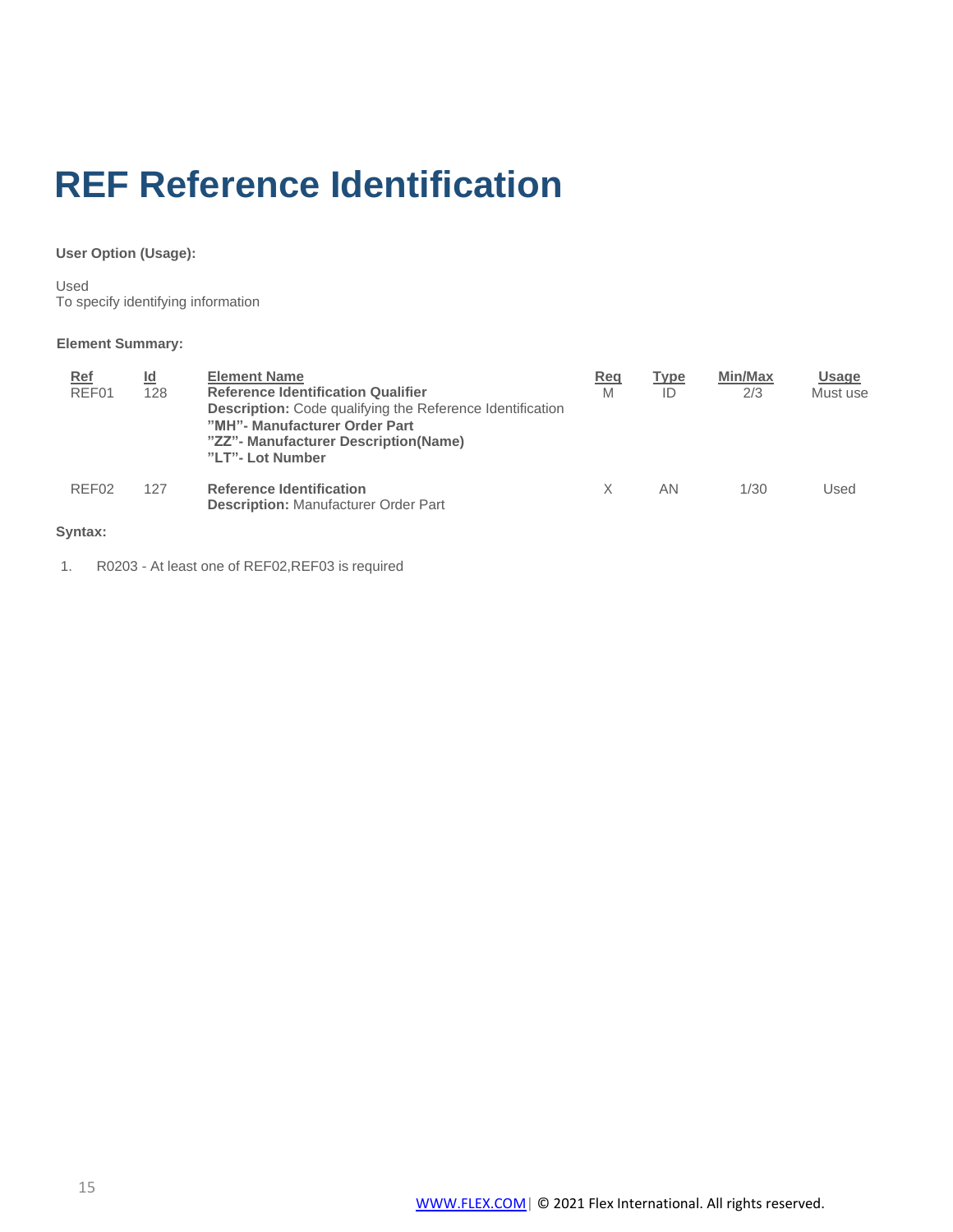# **Loop N1**

To identify a party by type of organization, name, and code

#### **Loop Summary:**

| <b>Pos</b> | <u>ld</u>      | <b>Segment Name</b>         | Req | Max Use | Repeat | <u>Usage</u> |
|------------|----------------|-----------------------------|-----|---------|--------|--------------|
| 310        | N1             | <b>Name</b>                 |     |         |        | Used         |
| 320        | N <sub>2</sub> | Additional Name Information |     |         |        | Jsed         |
| 330        | N <sub>3</sub> | Address Information         |     |         |        | Used         |
| 340        | N <sub>4</sub> | Geographic Location         |     |         |        | Used         |

# **N1 Name**

## **User Option (Usage):**

Used

To identify a party by type of organization, name, and code

#### **Element Summary:**

| <u>Ref</u><br>N <sub>101</sub> | $\underline{\mathsf{Id}}$<br>98 | <b>Element Name</b><br><b>Entity Identifier Code</b><br><b>Description:</b> Code identifying an organizational entity, a<br>physical location, property or an individual<br>"SF" – Ship From | Req<br>M | Type<br>ID | Min/Max<br>2/3 | Usage<br>Must use |
|--------------------------------|---------------------------------|----------------------------------------------------------------------------------------------------------------------------------------------------------------------------------------------|----------|------------|----------------|-------------------|
| N <sub>102</sub>               | 93                              | <b>Name</b><br><b>Description:</b> Free-form name                                                                                                                                            | X        | AN         | 1/60           | Used              |
| N <sub>103</sub>               | 66                              | <b>Identification Code Qualifier</b><br><b>Description:</b> Code designating the system/method of code<br>structure used for Identification Code (67)<br>$"ZZ"$ .                            | X        | ID         | 1/2            | Used              |
| N <sub>104</sub>               | 67                              | <b>Identification Code</b><br><b>Description:</b> Ship to code / Bill to Code                                                                                                                | X        | AN         | 2/80           | Used              |

# **Syntax:**

3. R0203 - At least one of N101, N102 is required

4. P0304 - If either N103,N104 is present, then all are required

#### **Comments:**

2. This segment, used alone, provides the most efficient method of providing organizational identification. To obtain this efficiency the "ID Code" (N104) must provide a key to the table maintained by the transaction processing party.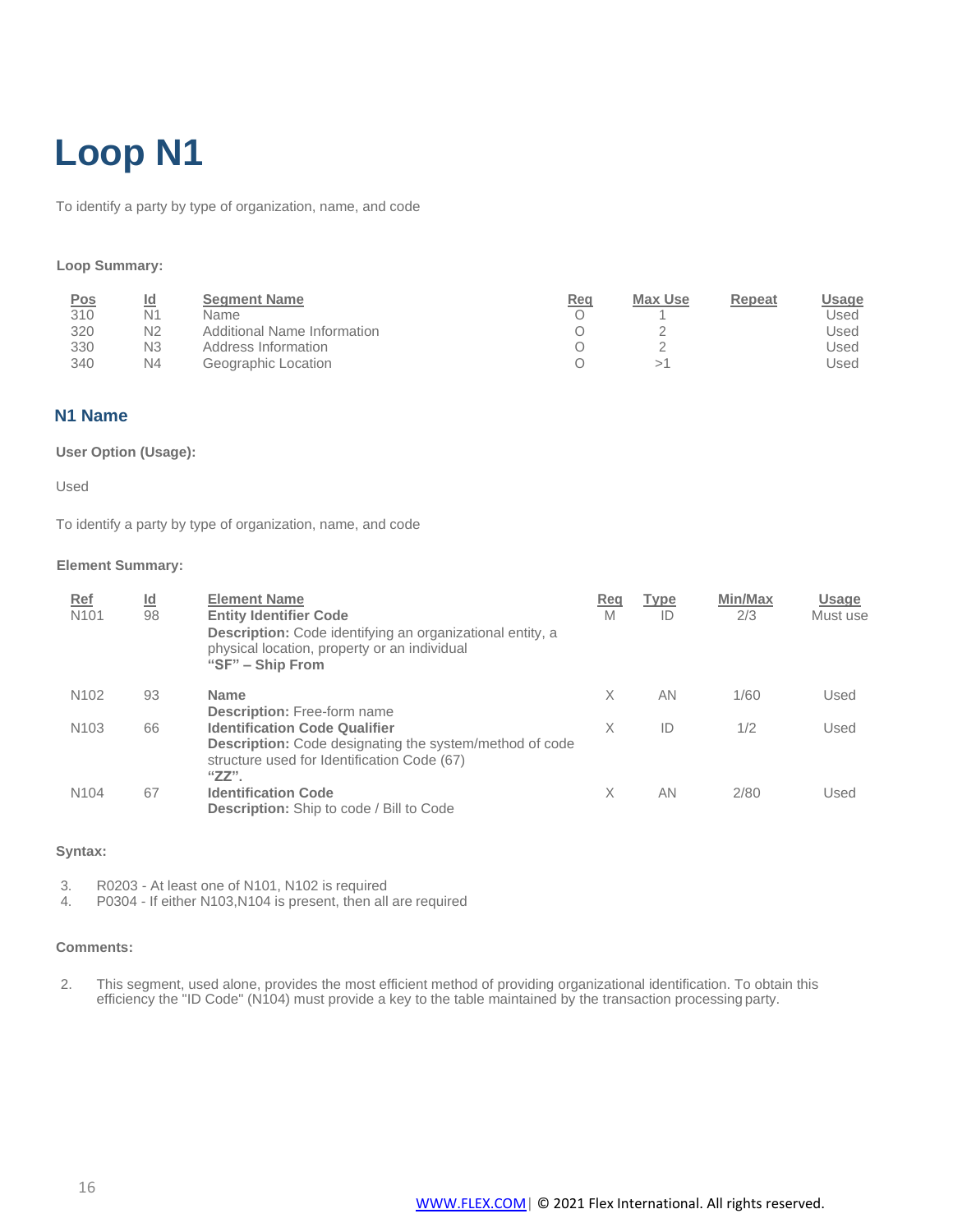# **N2 Additional Name Information**

**User Option (Usage):**

Used

To specify additional names or those longer than 35 characters in length

# **Element Summary:**

| <u>Ref</u> | ld | <b>Element Name</b>                               | Req | Type | Min/Max | Usage    |
|------------|----|---------------------------------------------------|-----|------|---------|----------|
| N201       | 93 | <b>Name</b>                                       | M   | ΑN   | 1/60    | Must use |
| N202       | 93 | <b>Description:</b> Free-form name<br><b>Name</b> |     | ΑN   | 1/60    | Used     |
|            |    | <b>Description:</b> Free-form name                |     |      |         |          |

# **N3 Address Information**

# **User Option (Usage):**

Used

To specify the location of the named party

# **Element Summary:**

| Ref  | <u>ld</u> | <b>Element Name</b>                                                                                              | <b>Req</b> | Гуре | Min/Max | Usage    |
|------|-----------|------------------------------------------------------------------------------------------------------------------|------------|------|---------|----------|
| N301 | 166       | <b>Address Information</b>                                                                                       | M          | ΑN   | 1/55    | Must use |
| N302 | 166       | <b>Description:</b> Address information<br><b>Address Information</b><br><b>Description: Address information</b> |            | ΑN   | 1/55    | Used     |

# **N4 Geographic Location**

**User Option (Usage):**

Used

To specify the geographic place of the named party

| Ref<br>N401 | $\underline{\mathsf{Id}}$<br>19 | <b>Element Name</b><br><b>City Name</b>                                                                                                                                              | Reg | Type<br>ΑN | Min/Max<br>2/30 | Usage<br>Used |
|-------------|---------------------------------|--------------------------------------------------------------------------------------------------------------------------------------------------------------------------------------|-----|------------|-----------------|---------------|
| N402        | 156                             | <b>Description:</b> Free-form text for city name<br><b>State or Province Code</b>                                                                                                    | O   | ID         | 2/2             | Used          |
| N403        | 116                             | Description: Code (Standard State/Province) as defined by<br>appropriate government agency<br><b>Postal Code</b><br><b>Description:</b> Code defining international postal zone code | ( ) | ID         | 3/15            | Used          |
| N404        | 26                              | excluding punctuation and blanks (zip code for United<br>States)<br><b>Country Code</b><br><b>Description:</b> Code identifying the country                                          |     | ID         | 2/3             | Used          |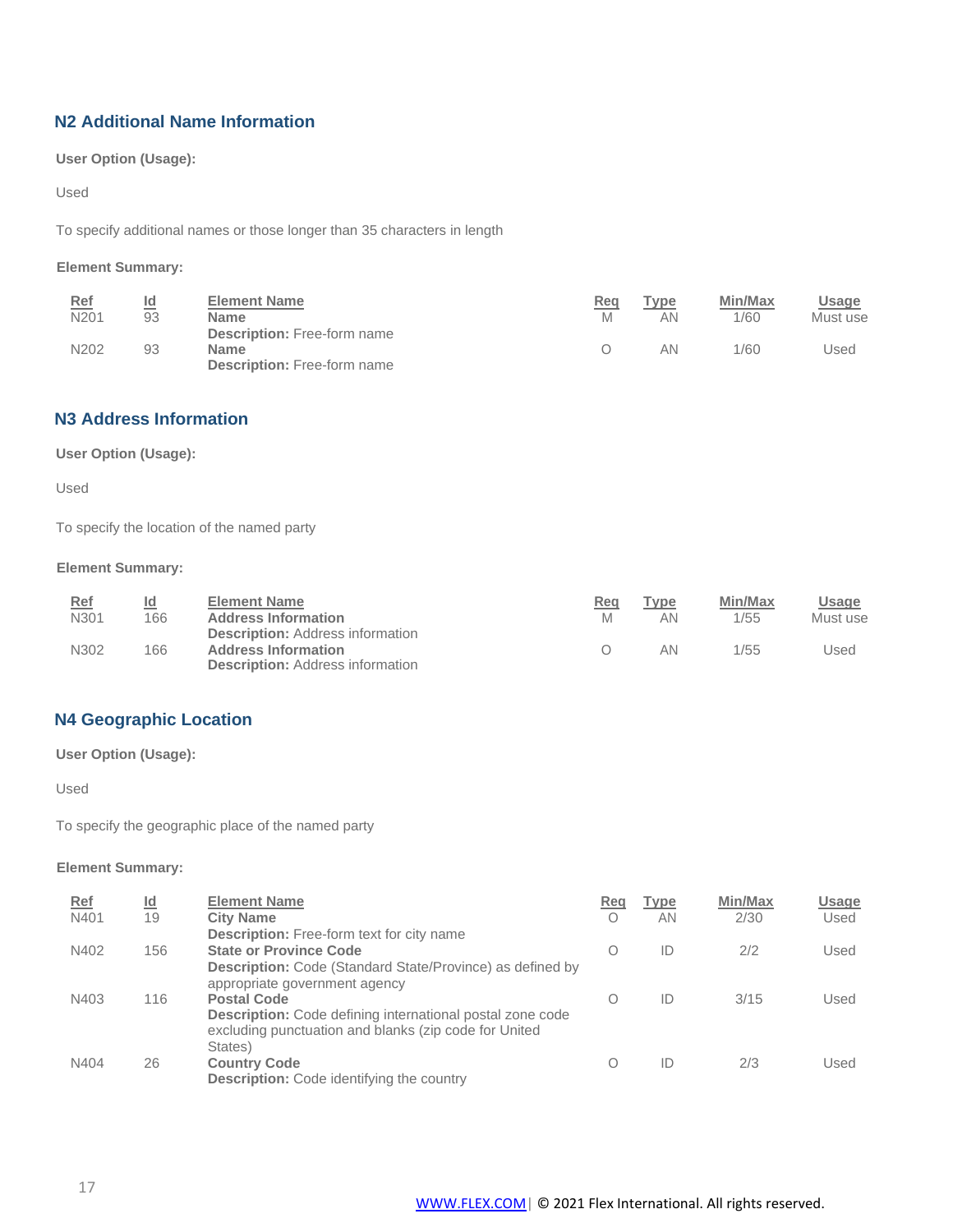#### <span id="page-17-1"></span>**Comments:**

- 2. A combination of either N401 through N404, or N405 and N406 may be adequate to specify a location.<br>3. N402 is required only if city name (N401) is in the U.S. or Canada.
- N402 is required only if city name (N401) is in the U.S. or Canada.

# <span id="page-17-0"></span>**CTT Transaction Totals**

# **User Option (Usage):**

Used

To transmit a hash total for a specific element in the transaction set

| Ref               | <u>ld</u> | <b>Element Name</b>                                               | Req | <b>Type</b>    | Min/Max | <b>Usage</b> |
|-------------------|-----------|-------------------------------------------------------------------|-----|----------------|---------|--------------|
| CTT <sub>01</sub> | 354       | <b>Number of Line Items</b>                                       | M   | N <sub>0</sub> | 1/6     | Must use     |
|                   |           | <b>Description:</b> Total number of line items in the transaction |     |                |         |              |
|                   |           | set                                                               |     |                |         |              |
| CTT <sub>02</sub> | 347       | <b>Hash Total</b>                                                 | Ο   | R              | 1/10    | Used         |
|                   |           | <b>Description:</b> Sum of values of the specified data element.  |     |                |         |              |
|                   |           | All values in the data element will be summed without             |     |                |         |              |
|                   |           | regard to decimal points (explicit or implicit) or signs.         |     |                |         |              |
|                   |           | Truncation will occur on the left most digits if the sum is       |     |                |         |              |
|                   |           | greater than the maximum size of the hash total of the            |     |                |         |              |
|                   |           | data element. Example: -.0018 First occurrence of value           |     |                |         |              |
|                   |           | being hashed. .18 Second occurrence of value being                |     |                |         |              |
|                   |           | hashed. 1.8 Third occurrence of value being hashed.               |     |                |         |              |
|                   |           | 18.01 Fourth occurrence of value being hashed. ---------          |     |                |         |              |
|                   |           | 1855 Hash total prior to truncation. 855 Hash total after         |     |                |         |              |
|                   |           | truncation to three-digit field.                                  |     |                |         |              |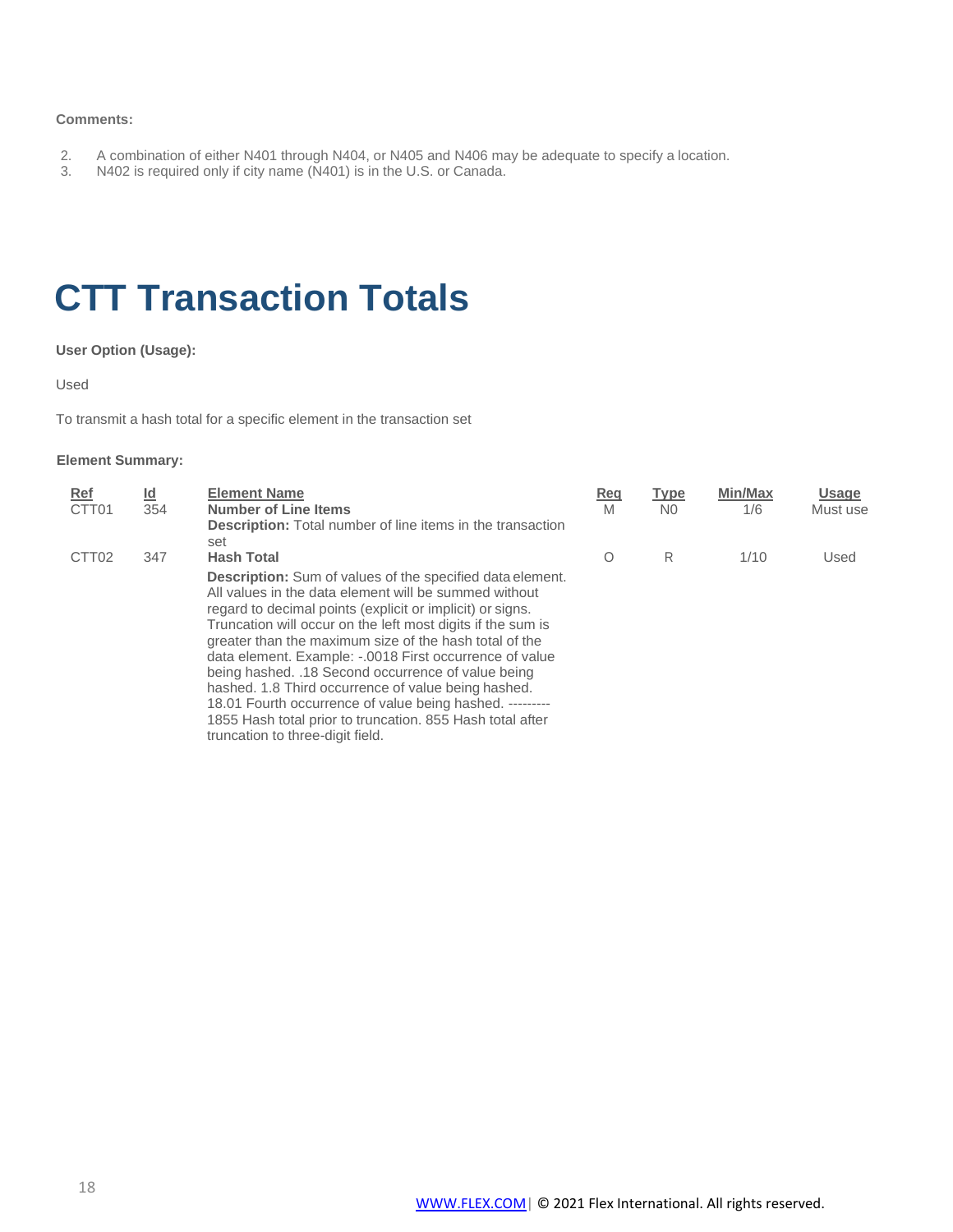# **SE Transaction Set Trailer**

### **User Option (Usage):**

Must use

To indicate the end of the transaction set and provide the count of the transmitted segments (including the beginning (ST) and ending (SE) segments)

#### **Element Summary:**

| <b>Ref</b><br><b>SE01</b> | <u>ld</u><br>96 | <b>Element Name</b><br><b>Number of Included Segments</b><br><b>Description:</b> Total number of segments included in a                              | <u>Req</u><br>M | Type<br>N <sub>0</sub> | <b>Min/Max</b><br>1/10 | <b>Usage</b><br>Must use |
|---------------------------|-----------------|------------------------------------------------------------------------------------------------------------------------------------------------------|-----------------|------------------------|------------------------|--------------------------|
| SE <sub>02</sub>          | 329             | transaction set including ST and SE segments<br><b>Transaction Set Control Number</b><br><b>Description:</b> Identifying control number that must be | M               | ΑN                     | 4/9                    | Must use                 |
|                           |                 | unique within the transaction set functional group<br>assigned by the originator for a transaction set                                               |                 |                        |                        |                          |

#### **Comments:**

1. SE is the last segment of each transaction set.